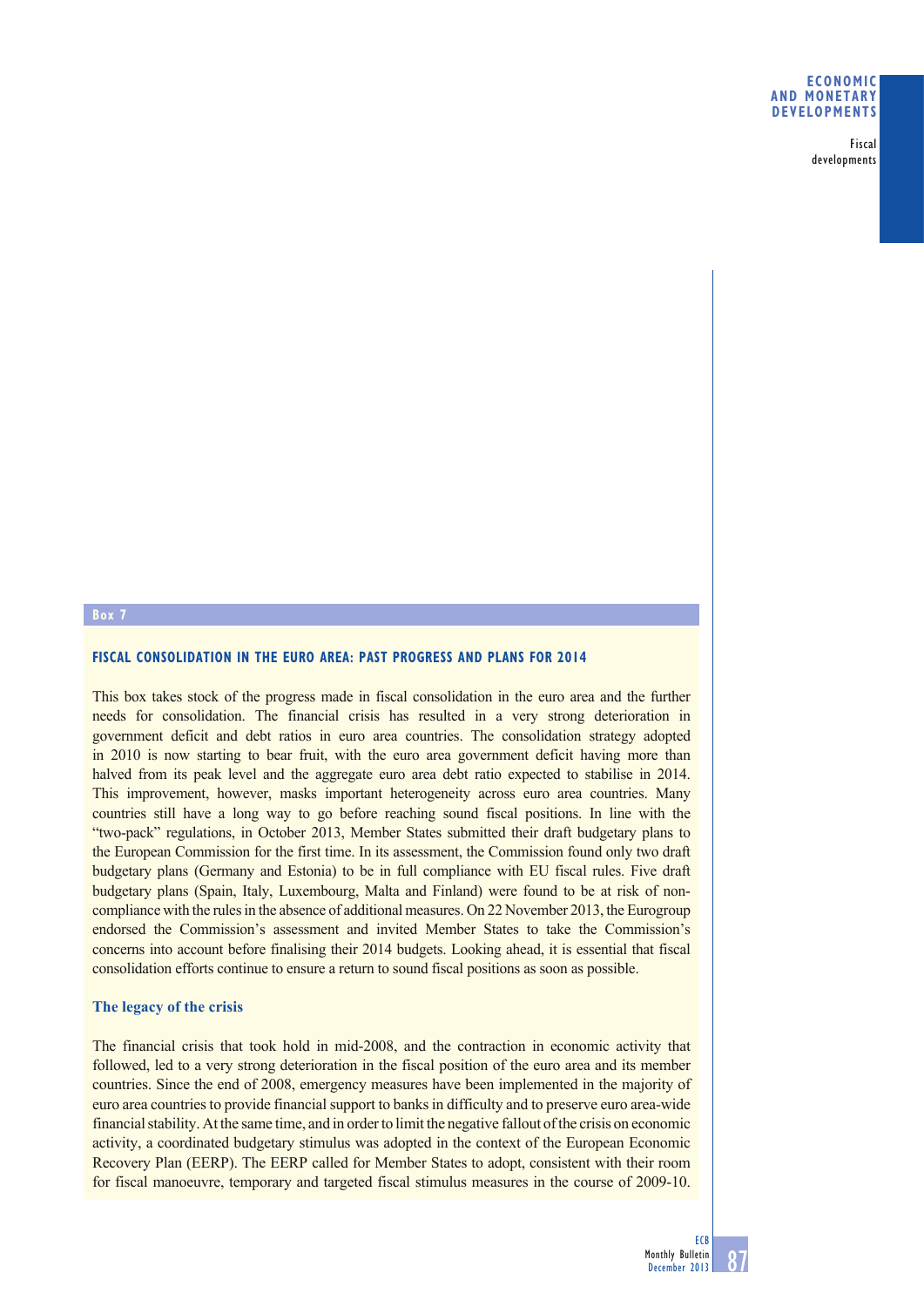

#### **Chart B Developments in the debt-to-GDP ratios (2007-13)**



Sources: AMECO data and ECB calculations. Notes: Data are net of the budgetary impact of financial support to the banking sector, as reported by Eurostat. The countries are ranked according to the budget balance in 2007.

Sources: AMECO data and ECB calculations. Note: The countries are ranked according to the debt-to-GDP ratio in 2007.

These policy actions, combined with the working of automatic stabilisers, caused budget deficits and debt-to-GDP ratios across the euro area to rise to unprecedented levels, well above the reference criteria laid down in the Stability and Growth Pact (SGP) (see Charts A and B). As a result, by end-2009, an excessive deficit procedure (EDP) had been launched in 13 euro area countries. Over the period 2008-09, the euro area aggregate nominal budget balance deteriorated by 5.7 percentage points of GDP, while the structural budget balance deteriorated by 2.5 percentage points of GDP.

#### **Progress in fiscal consolidation over the period 2010-13**

In October 2009, the ECOFIN Council agreed on the principles for a coordinated exit from the fiscal stimulus adopted earlier. It was agreed that the specificities of country circumstances should be taken into account when defining the pace of adjustment, but that fiscal consolidation in all euro area countries should start by 2011 at the latest; countries with sustainability concerns would need to start consolidating earlier. It was recommended that the planned pace of fiscal consolidation be ambitious and well beyond the benchmark of 0.5% of GDP per annum in structural terms in most Member States. Following these principles and the provisions of the SGP, which, under special circumstances, allow for the correction of excessive deficits in a mediumterm framework rather than in the year following their identification, the EDP recommendations, issued in the course of 2009, granted relatively long deadlines for the correction of the excessive deficit, ranging initially from two to four years. The annual average structural effort required to correct the fiscal imbalances ranged from above 0.5 percentage point of GDP to more than 2 percentage points of GDP for countries with significant sustainability concerns.

88 ECB Monthly Bulletin December 2013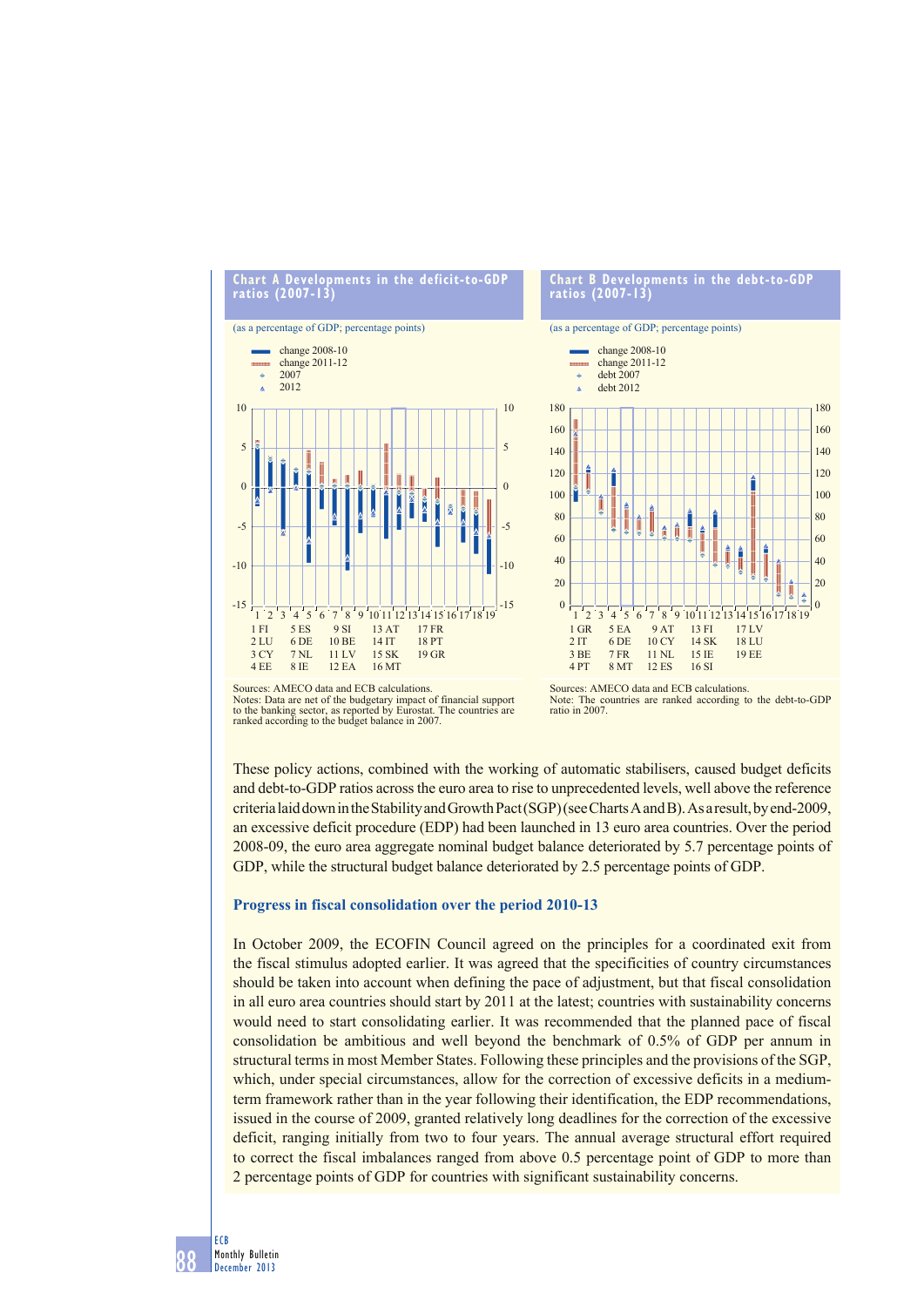## **ECONOMIC AND MONETARY DEVELOPMENTS**

Fiscal developments

## **Chart Constructural budget** Chart C Change in<br>balance (2010-13)





Sources: Ameco data and the European Commission's autumn 2013 economic forecast. Note: The countries are ranked on the basis of the cumulative change in the structural budget balance.



In 2010, the euro area sovereign debt crisis exposed weaknesses in the EU economic governance framework. In response, the so-called "six-pack" regulations were introduced in December 2011. In addition, several countries notably stepped up their consolidation efforts in an attempt to regain financial market confidence. This marked the beginning of a period of protracted fiscal consolidation, especially for countries under a joint EU/IMF financial assistance programme and those experiencing significant tensions in financial markets. As a result, in several countries consolidation efforts (measured by the change in the structural budget balance) turned out to be much larger than assumed when the 2009 EDP recommendations were issued (see Chart C).

Over the period 2010-13, the consolidation efforts succeeded in reversing the trend of rising budget deficits in most countries. As a consequence, the euro area budget deficit has been gradually declining from its peak of 6.4% of GDP in 2009 and is expected to reach 3.1% of GDP this year. However, budget deficits remain above the pre-crisis values in many countries. Indeed, headline budget balances improved by less than initially envisaged, owing to: (i) adverse cyclical developments and one-off factors related to the budgetary impact of the financial support to the banking sector (see Chart D) and; (ii) in some cases, less ambitious consolidation efforts than initially planned. As a consequence, many countries missed their EDP deadlines and deadline extensions were granted in the course of 2012 and 2013, in some cases by two years, i.e. beyond the one-year horizon which should apply, as a rule, under the SGP. Likewise, debt-to-GDP ratios remained well above the pre-crisis levels and continued to rise, owing predominantly to a large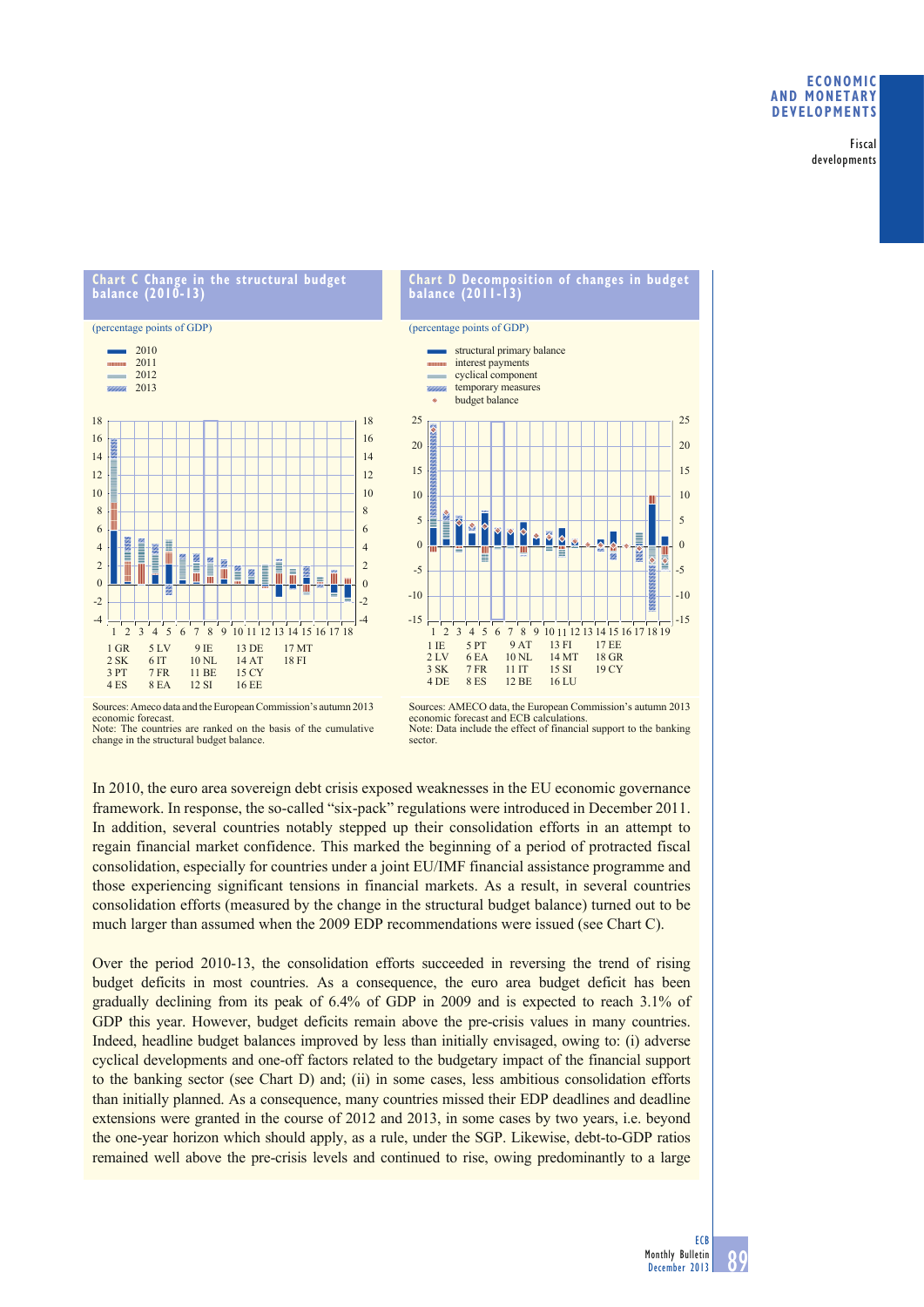positive differential between the interest rate on outstanding debt and the growth rate of the economy as well as financial support granted to the banking sector (see Chart  $E$ ).<sup>1</sup>

## **Budgetary plans for 2014**

According to the European Commission's autumn 2013 economic forecast, in 2014 the euro area budget deficit is projected to fall below the reference value (2.5% of GDP). This continued reduction in budgetary imbalances is broadly consistent with the 2014 draft budgetary plans, which euro area countries that are not subject to a financial assistance programme submitted for the first time in October 2013 under the new "two-pack" regulations. Most of the 13 euro area countries that submitted these plans expect to reduce their budget deficits further in 2014. However, when compared with budgetary plans for 2014, as outlined in the 2013 stability programmes of spring this year, the vast majority of governments expect either broadly unchanged or worse than initially foreseen fiscal positions. At the same time, as indicated by the European

#### **Chart E Decomposition of changes in debtto-GDP ratios (2011-13)**

#### (as a percentage of GDP; percentage points)



Sources: AMECO data, the European Commission's autumn 2013 economic forecast and ECB calculations.

Commission's autumn 2013 economic forecast, the structural effort in 2014 is expected to fall short of commitments under the SGP in many countries (see the table). As a result, for the countries participating in this surveillance exercise, the structural effort is projected to amount to about  $\frac{1}{4}$ % of GDP in 2014, which is significantly lower than the structural adjustment benchmark of 0.5% of GDP under the SGP. On the one hand, this lower structural effort pertains to a lack of progress towards countries' medium-term budgetary objectives under the preventive arm of the SGP. On the other, it relates to insufficient structural efforts under its corrective arm, the EDP. In this respect, it should be noted that the required structural efforts were already lowered markedly in June 2013, when several countries' EDP recommendations were revised to grant deadline extensions.

The European Commission's opinions on the draft budgetary plans, which were released on 15 November, indeed highlight the fact that structural efforts are, in the absence of additional measures, at risk of falling short of commitments under the SGP in 2014 in many euro area countries. While the Commission did not identify any cases for which a draft budgetary plan was particularly seriously non-compliant with the rules of the SGP – which would have allowed it to request a revised plan according to Regulation (EC) No 473/2013 – it has assessed that only Germany's and Estonia's budgetary plans are fully compliant with the SGP's rules. At the same time, it finds that

<sup>1</sup> The financial support provided to banks in difficulty contributed to the deterioration in the fiscal positions of many countries, including Ireland, where the deficit-increasing effect of such support amounted to about 20 percentage points of GDP in 2010. Part of this support has now been recovered through the payment of fees/interest. For a comprehensive overview of the budgetary impact of financial sector support since 2008, see the box entitled "The fiscal implications of financial sector support", *Monthly Bulletin*, ECB, June 2013.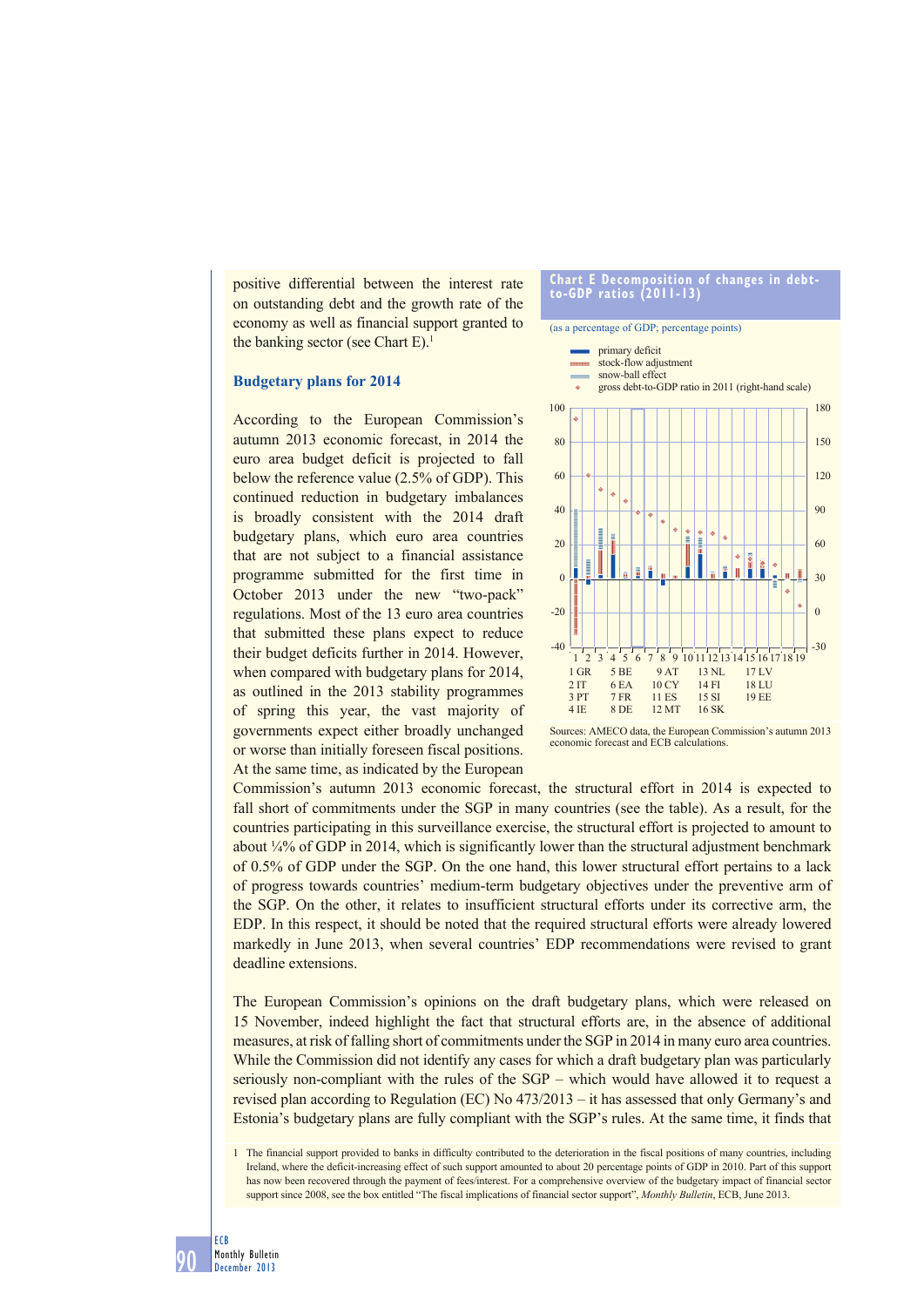#### Fiscal developments

#### **2014 draft budgetary plans Budget balance**  (as a percentage of GDP) **General government debt**  (as a percentage of GDP) **Commission opinion on compliance of 2014 draft budgetary plans with the SGP 2013 stability programme 2014 draft budgetary plan 2013 stability programme 2014 draft budgetary plan Actual structural effort (European Commission's autumn 2013 economic forecast) Structural effort commitment under SGP** (in percentage points) **"Compliant"** Germany *(preventive arm)* 0.0 0.0 77.5 77.0 0.0 0.0 *0.0 (at MTO)* Estonia *(preventive arm)* 0.0 -0.4 9.9 10.0 0.5 *0.5 benchmark* **"Compliant but without any margin for possible slippage"** France *(2015 EDP deadline)* -2.9 -3.6 94.3 95.1 0.7 *0.8* Netherlands *(2014 EDP deadline)* -3.0 -3.3 75.0 76.1 0.4 *0.7* Slovenia *(2015 EDP deadline)* -2.6 -6.7 63.2 65.5 0.7 *0.5* **"Broadly compliant"**  Belgium *(2013 EDP deadline)* -2.0 -2.1 99.0 100.2 0.4 *0.5 (debt benchmark)* Austria *(2013 EDP deadline)* -1.5 -1.5 73.0 74.0 0.1 *0.5 benchmark* Slovakia *(2013 EDP deadline)* -2.6 -2.8 56.3 54.1 -0.8 *0.5 benchmark* **"Risk of non-compliance"** Spain *(2016 EDP deadline)* -5.5 -5.8 96.2 98.9 -0.1 *0.8* Italy *(Transition period: debt benchmark)* -1.8 -2.5 129.0 132.7 0.1 *0.7 (debt benchmark)* Luxembourg *(preventive arm)* -0.6 - 25.9 - -0.6 *0.5 benchmark* Malta *(EDP deadline 2014)* -2.1 -2.1 74.2 73.2 -0.1 0.7<br>
Finland *(preventive arm)* -1.3 -1.9 57.3 60.7 -0.2 0.5 benchmark Finland *(preventive arm)*

Sources: European Commission, Eurostat, 2013 stability programmes and 2014 draft budgetary plans.<br>Notes: The countries mentioned in the table include euro area countries that are not subject to a financial assistance progr ordered according to the grouping used in the European Commission's opinions to assess compliance of the 2014 draft budgetary plans which the SGP's rules. The structural effort commitment relates to the benchmark of 0.5% of GDP for countries under the preventive arm of the SGP; for countries under the corrective arm, it relates to the structural effort commitments as outlined in the Council recommendations.<br>Italy's structural efforts need to be compliant with the debt benchmark in the tr Austria in the event of a timely abrogation of the EDP. Luxembourg did not submit a detailed draft budgetary plan for 2014.<br>Austria in the event of a timely abrogation of the EDP. Luxembourg did not submit a detailed draft

the draft budgetary plans for five countries pose risks of non-compliance with the rules of the SGP under the preventive arm (Italy, Luxembourg and Finland) and the corrective arm (Spain and Malta) (see the table for an overview).<sup>2</sup> On 22 November, the Eurogroup concurred with the Commission's opinions and analysis and agreed to take the Commission's concerns into account in countries' budgetary processes.<sup>3</sup> The Eurogroup invited those Member States whose plans were at risk of non-compliance with the SGP "to take measures as appropriate within their national budgetary processes or in parallel to that, to address the risks identified by the Commission and to ensure full compliance of the 2014 budget with the SGP rules". In order to be fully effective in fostering sound budgetary positions, it is, therefore, essential that this new surveillance exercise be followed up in a structured manner. In this respect, it should be noted that the "two-pack" regulations assign new powers to the Commission, in particular the possibility to issue an autonomous recommendation, in line with Article 11(2) of the "two-pack" Regulation (EC) No 473/2013, in cases of a risk of non-compliance with the deadline to correct the excessive deficit.

Overall, fiscal developments since the onset of the crisis have been rather heterogeneous across countries, reflecting the initial situation of public finances, the existence of macroeconomic imbalances, the solidity of the domestic financial sector and different degrees of resilience of the

2 In the case of Luxembourg, this relates notably to the absence of a detailed budgetary plan, as a new government had not been formed at the time the plan was submitted.

3 See the Eurogroup Statement of 22 November 2013 at http://www.eurozone.europa.eu/newsroom/news/2013/11/eurogroup-statement